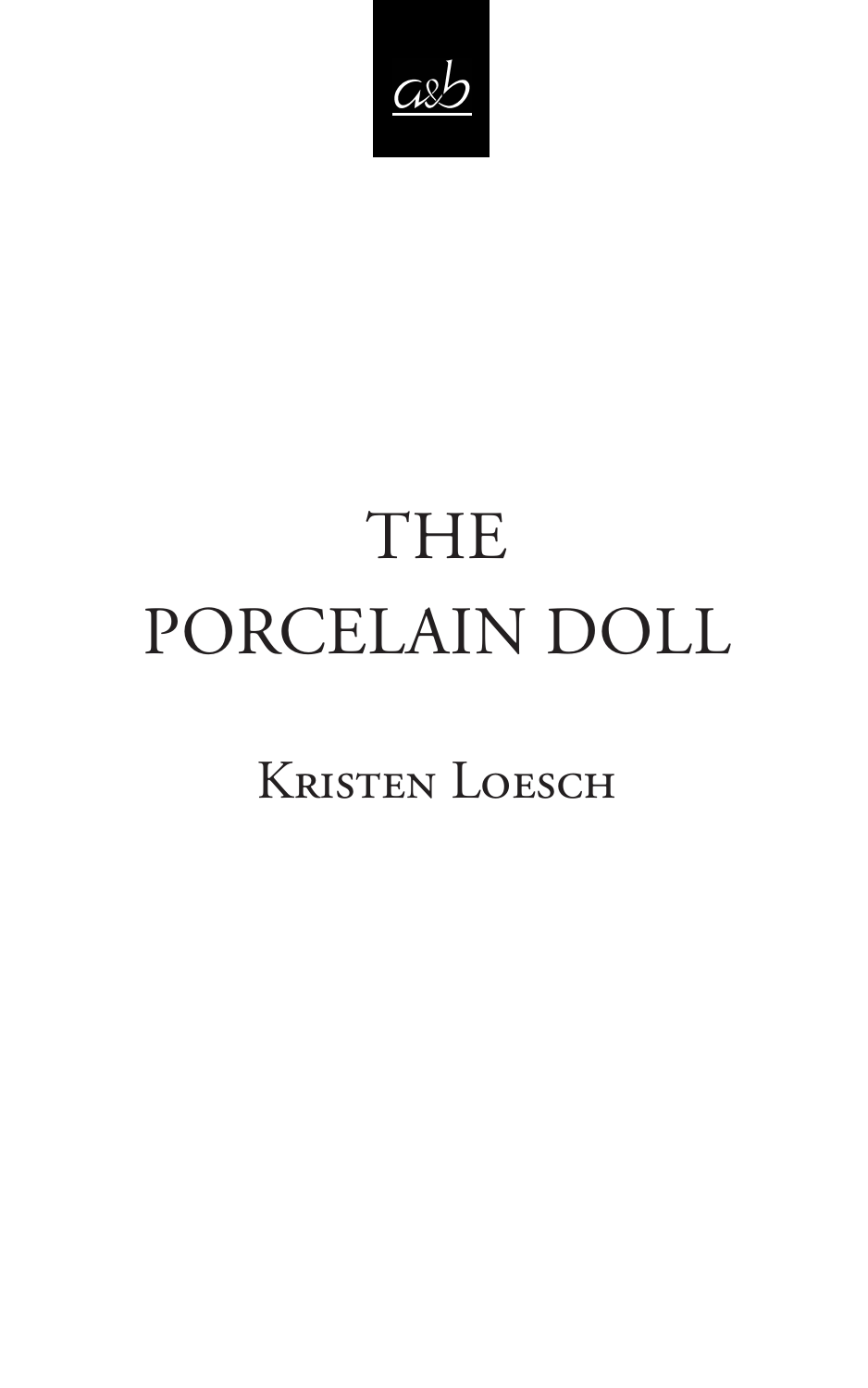## PROLOGUE

IN SOME FARAWAY KINGDOM, IN SOME LONG-AGO LAND, there lived a young girl who looked just like her porcelain n some faraway kingdom, in some long-ago land, doll. The same rusty-gold hair. The same dark-wine eyes. The girl's own mother could hardly tell them apart. But they were never apart, for the girl always held the doll at her side, to keep it from the clutches of her many, many siblings.

The family lived in a dusky-pink house by the river, and in the evenings, the children liked to gather around the old stove and listen to their mother tell stories. Stories of kingdoms even further away and lands even longer ago, when there had been kings and queens living in castles; stories of how those castles had been swept away into the midnight-black sea. The many, many siblings would drift away to sleep on these stories, and then the mother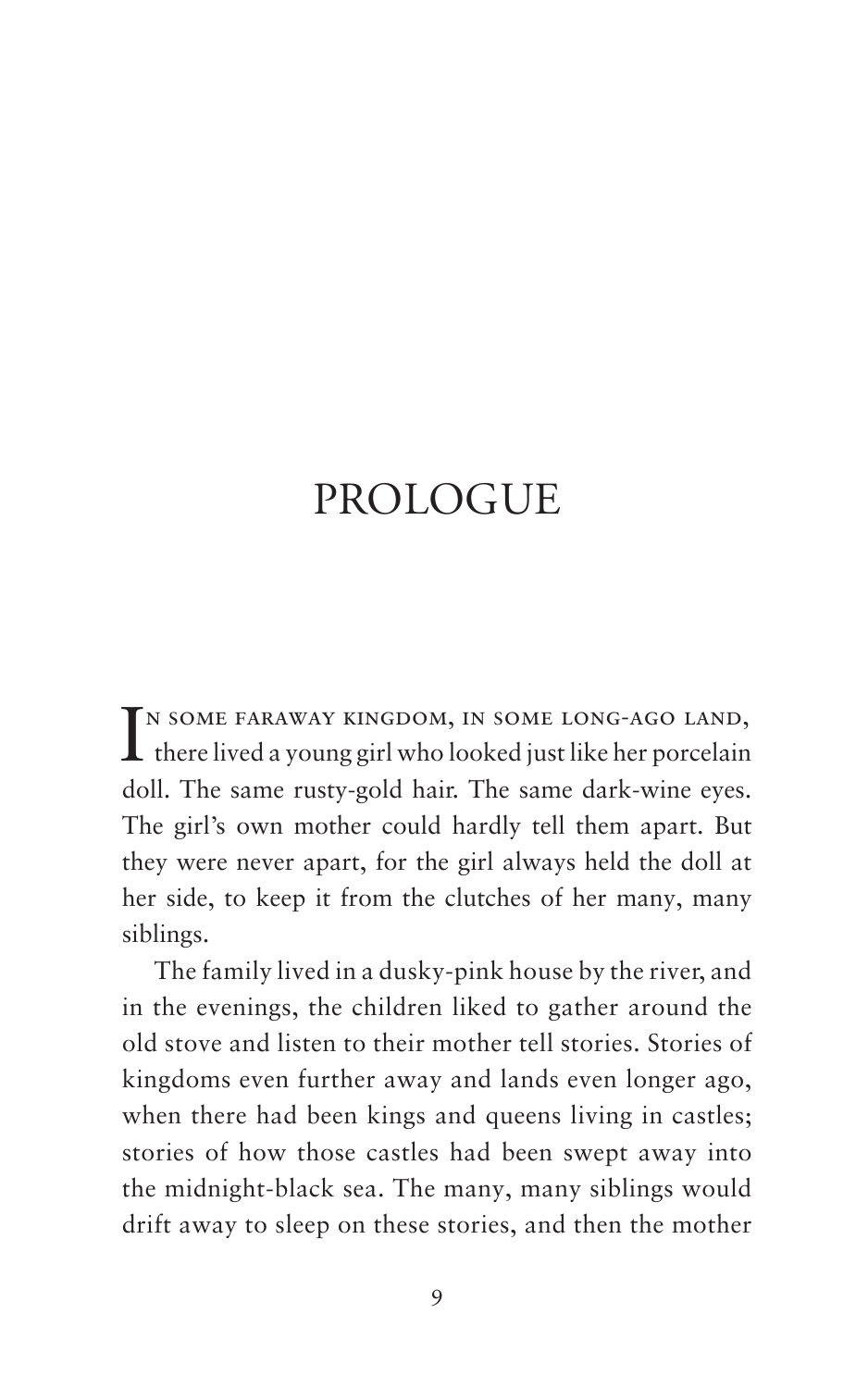would take the girl and the doll into her lap and tell tales of the girl's father. He'd had the same rusty-gold hair, the same dark-wine eyes, in some other faraway kingdom, in some other long-ago land.

But one evening after supper, as the stove simmered and the samovar sang and the mother spoke and the children listened, there came the sound of footsteps outside the house. *Stomp-stomp-stomp.*

There came a knock on the dusky-pink door. *Rap-rap-rap.*

There came a man's voice, which had no colour at all. *Open, open, open!*

The mother opened the door. Two men stood there, each carrying rifles.

'You will come with us,' said the men to the mother.

The mother hung her head so that her children could not see her cry. But the samovar ceased to sing and the stove ceased to simmer and the story stayed untold, and in the silence, the many, many siblings could hear their mother's tears fall to the ground. They ran to stop the men.

#### *Stop-stop-stop!*

#### *Bang-bang-bang.*

The siblings fell like their mother's tears. Their bodies lay as quiet and as still as the doll that the girl held.

'Is that another one?' said one of the men to the other, pointing to the girl, who had remained by the stove.

'Those are just dolls,' said the other man to the first.

The men took the mother with them. Their footsteps began to fade. *Stomp-stomp-sto . . .* The mother's cries seemed far away and long ago. *No, no, no . . .* The girl began to breathe again. *In, out, in.* She stood, with her doll beneath her arm, and she walked, across the blood-red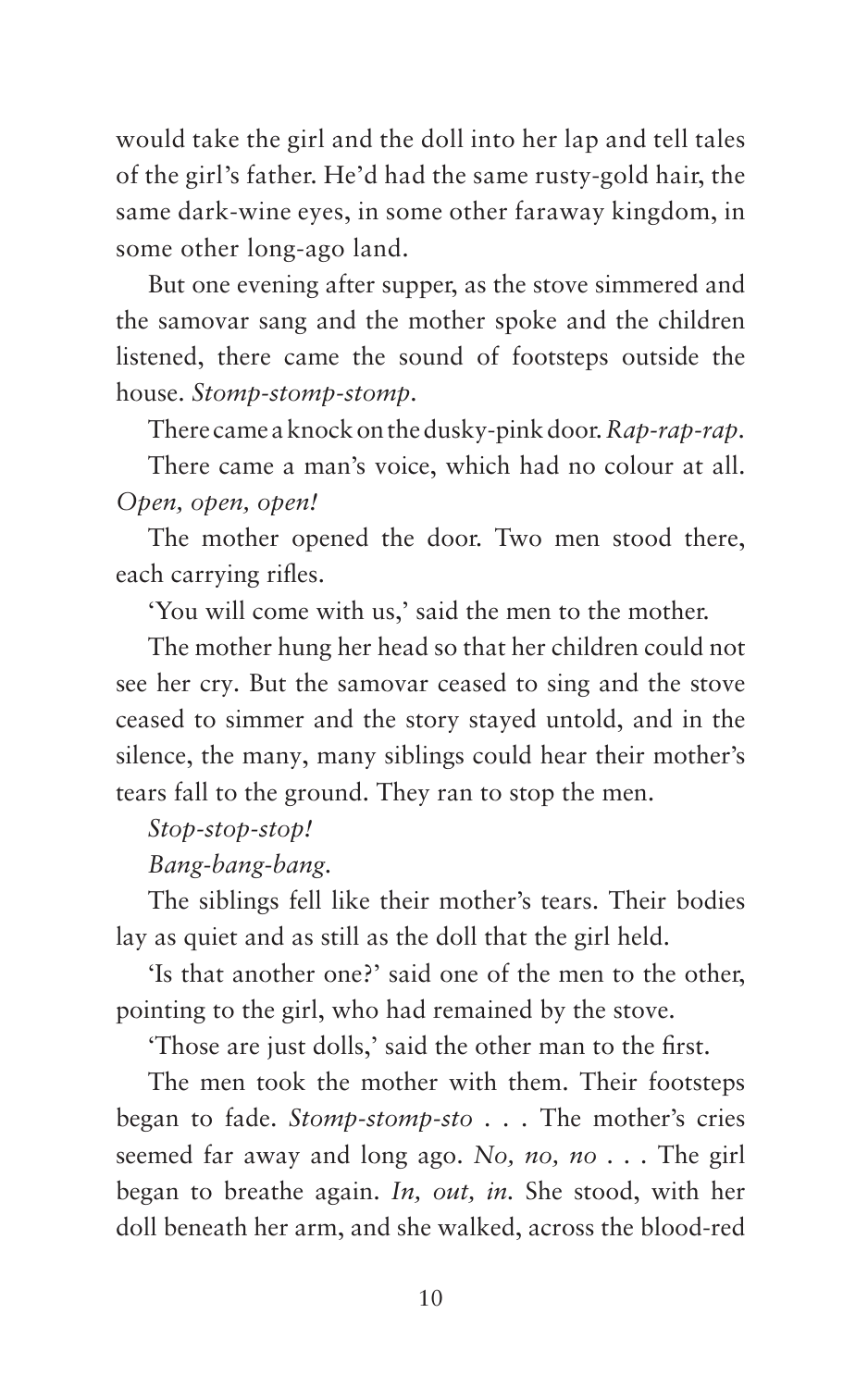floor, over her blood-red siblings, through the blood-red door, out of the blood-red house, all the way to the blood-red river. She forgot to wash her blood-red hands.

For fear of those men, the girl did not stay at the river, nor did she stay in that land. For fear of those men, through all her years, along all her journeys, she carried her doll. But she carried it too long, so long that she could not tell the two of them apart any more either. So long that she could not be sure if she was the girl at all; if she was the one who was real.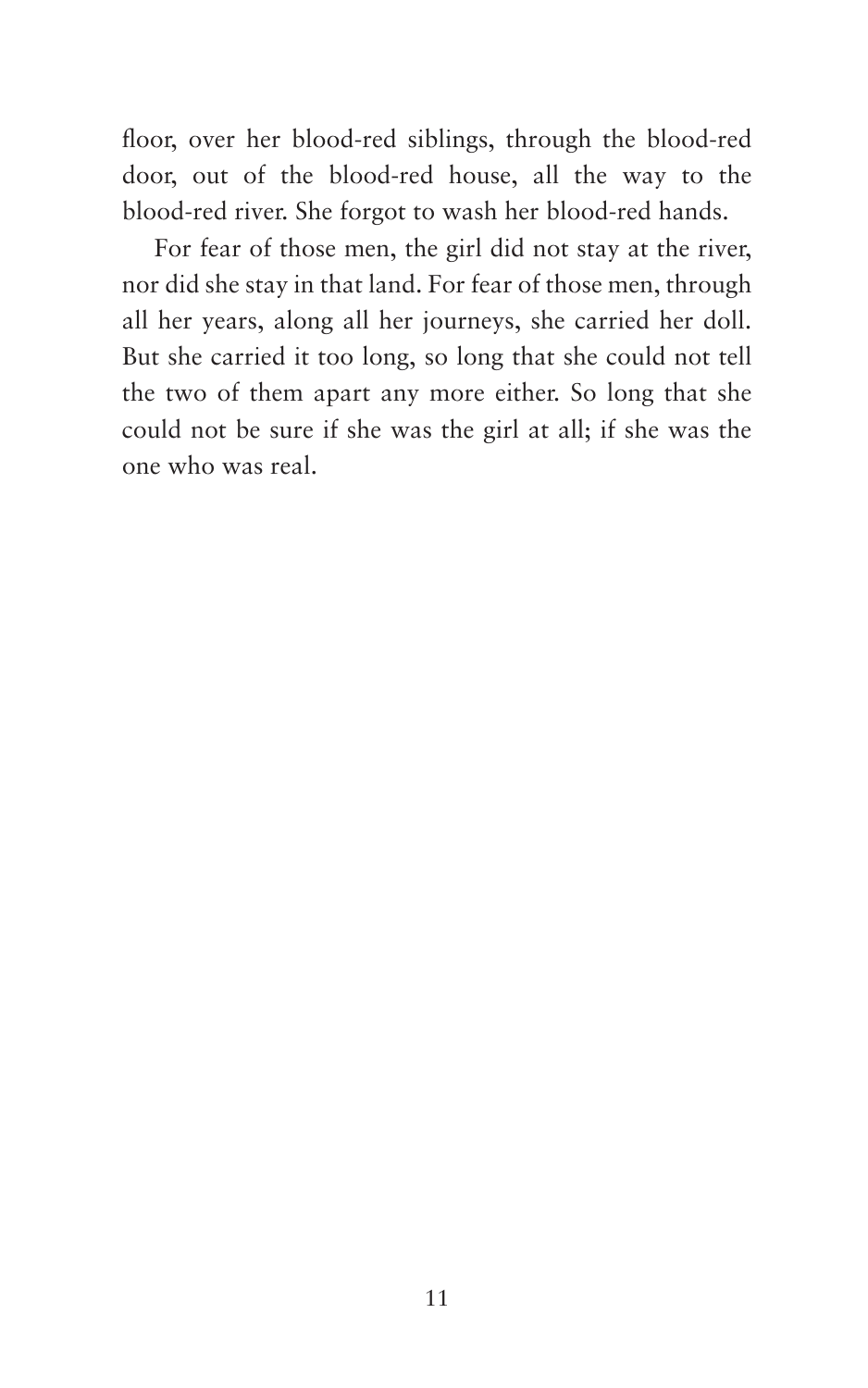### CHAPTER ONE

Rosie

London, June 1991

THE MAN I'VE COME TO SEE IS NEARLY A CENTURY OLD.<br>White-haired and lean, with just a dash of his youthful film-star looks remaining, he sits alone onstage, drumming his fingers on his knees. His head is tilted back as he takes a hard look at the crowd, at the latecomers standing awkwardly in the aisles, their smiles sheepish. At the young couple who have brought their children, a toddler girl swinging her legs back and forth, and the older one, a boy, solemn-faced and motionless. At me.

Usually when two strangers make eye contact across a crowded room, one or both will look away, but neither of us do.

Alexey Ivanov will be reading tonight from his memoir, the slim, red-jacketed book sitting on a table next to his chair. I've read it so many times by now that I could mouth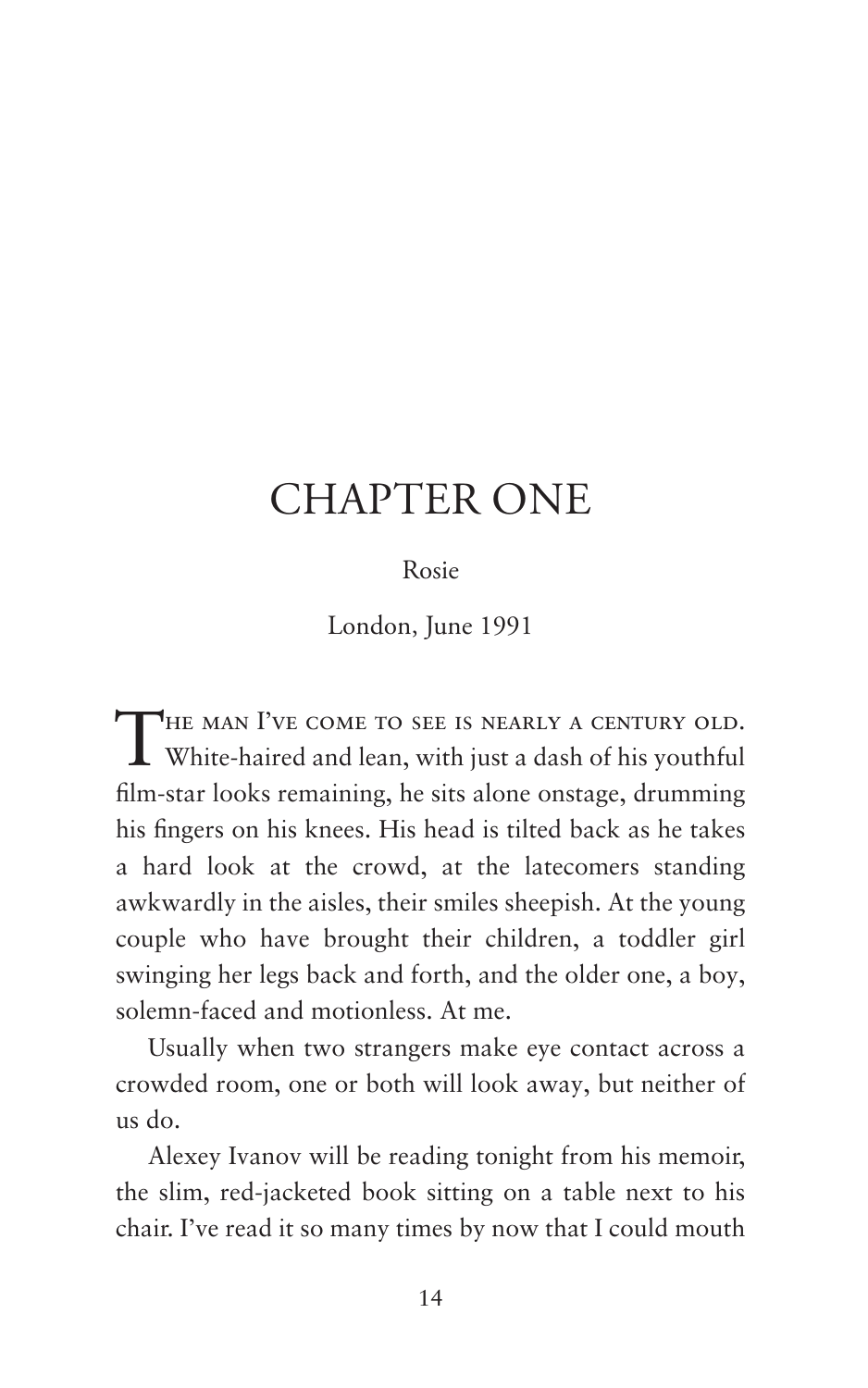it alongside him: *A hillside falls out of view, and voices, too, fall away . . . we are like castaways, adrift on a single piece of wreckage that is floating to sea, leaving behind everything that linked us to humanity . . .*

Alexey stands up. 'Thank you all for coming,' he says, with the knife-edge of an accent. 'And so I begin.'

*The Last Bolshevik* is an account of his time on Stalin's White Sea Canal, told in short-story form so that people don't forget to breathe as they're reading it. Today Alexey has chosen the tale of a work party's doomed expedition through a grim, wintry wilderness to build a road that no one would ever take. The holes that the prisoners dug were for themselves. It would be their only grave . . .

My hands feel clammy and heavy, and my toes begin to tingle in my boots. The middle-aged man seated next to me pulls his coat tighter around himself, while just up ahead, the young girl has stopped swinging her legs and is as straight-backed as her older brother.

In a lecture hall full of people, Alexey Ivanov has snuffed out every sound.

He reaches the end of the story and closes the book. 'I am open to questions,' he says.

There's a faint shuffling of feet. Somewhere in the back, someone coughs and a baby begins to fuss. A quick shushing by the mother follows. Alexey is preparing to settle back into his chair when the man next to me suddenly lifts a hand.

Alexey smiles broadly and gestures to the man. 'Go on.'

'My question is a wee bit personal,' says my neighbour, in a thick Scottish brogue. He shifts in his seat. 'I hope you don't mind . . .'

'Please.'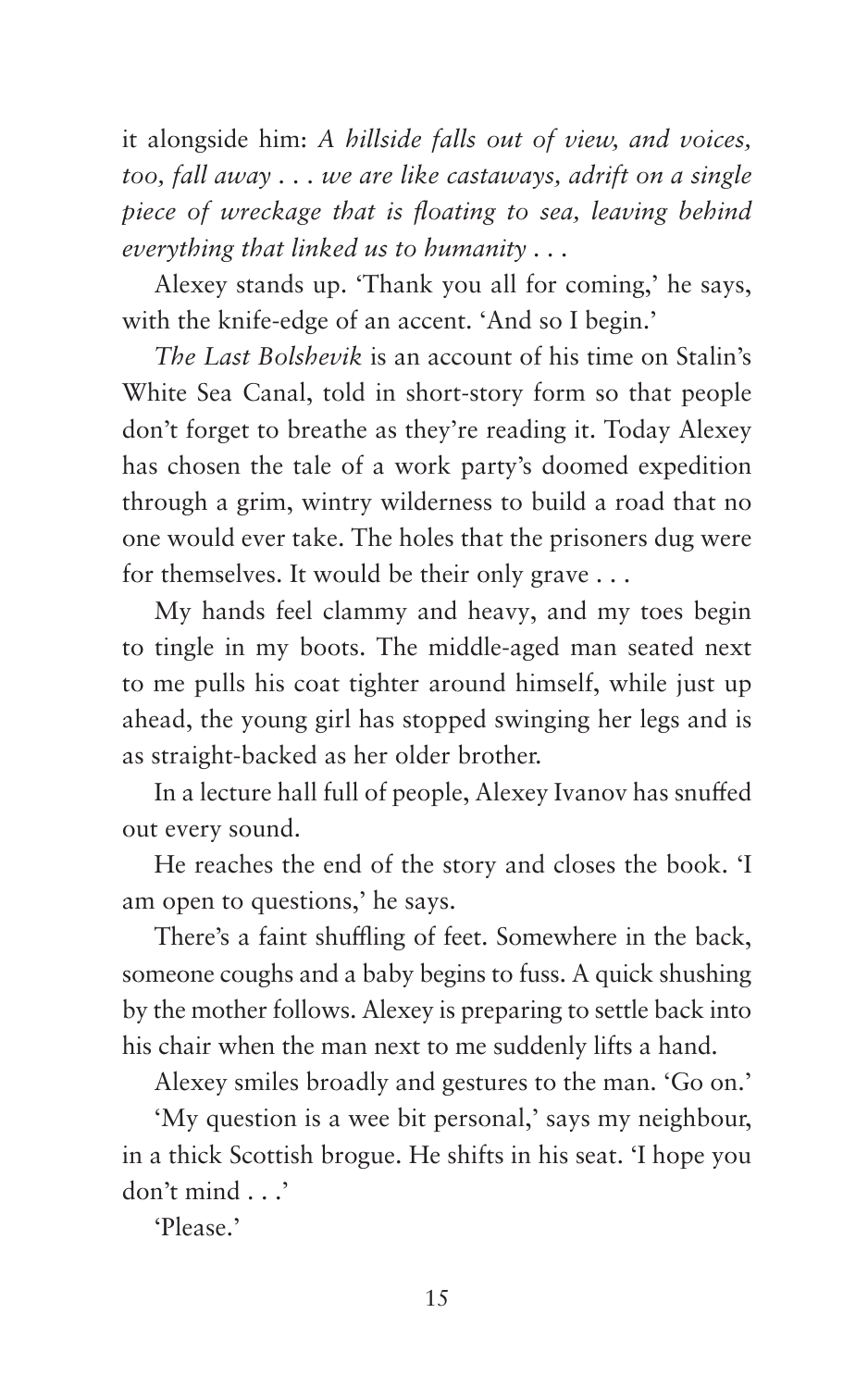'You dedicated this memoir to someone you only call "Kukolka". Is there any chance you will share with us who that really was?'

The smile slides off Alexey Ivanov's face. Without it he no longer looks like the famous dissident writer, the celebrated historian. He's only an old man, stooping beneath the burden of over nine decades of life. He glances around the room once more, just as the baby, somewhere out there, lets out another startled cry.

Alexey's gaze lands on me again for half a second before moving on.

'Hers is a name I never speak aloud,' he says. 'And if I did, I would shout it.'

I leave my row and head for the stage. The audience is filtering out, but Alexey is still shaking hands, chatting with the organisers. I've read all his writing, mostly while hunched over in a reading room in the Bodleian, and this is the effect of those musty hours, that pure silence: no matter how human the man might look, Alexey Ivanov has become almost a mythical figure to me. A legend.

'Hello there,' he says, turning to me. He has a smile like a torchlight.

'I enjoyed your reading so much, Mr Ivanov,' I say, finding my voice. Maybe *enjoy* isn't the right word, but he nods. 'Your story is inspirational.'

I'd planned in advance to say this, but only after saying it do I realise how much I mean it.

'Thank you,' he says.

'My name is Rosemary White. Rosie. I saw your advert in Oxford. I'm a postgraduate there.' I cough. 'You're